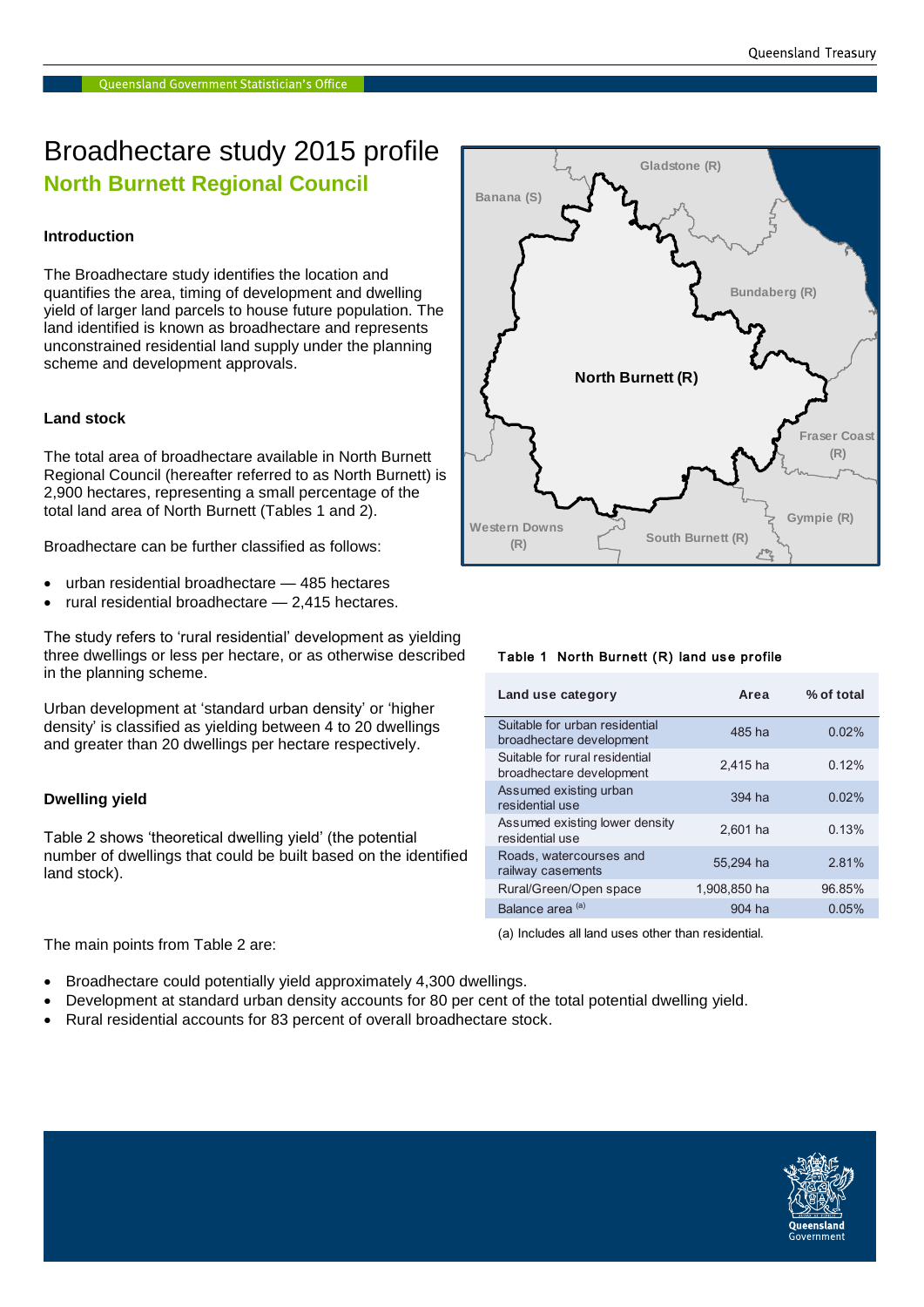|               |                   | Broadhectare stock (hectares) |                  |                |        | Theoretical dwelling yield (dwellings) (b) |                  |                    |  |
|---------------|-------------------|-------------------------------|------------------|----------------|--------|--------------------------------------------|------------------|--------------------|--|
| Timeframe     | Higher<br>densitv | Standard<br>urban density     | Rural<br>density | Total<br>stock | Higher | Standard<br>density urban density          | Rural<br>density | Total<br>dwellings |  |
| $0 - 2$ years |                   | 11                            | 9                | 21             | 0      | 33                                         | 3                | 36                 |  |
| $2 - 5$ years |                   | 15                            | 74               | 89             | 0      | 115                                        | 30               | 145                |  |
| 5+ years      | $\Omega$          | 30                            | 157              | 187            | 0      | 213                                        | 57               | 270                |  |
| Not specified |                   | 429                           | 2.175            | 2.603          | 0      | 3.142                                      | 753              | 3,895              |  |
| Total         | 0                 | 485                           | 2.415            | 2.900          | 0      | 3.503                                      | 843              | 4,346              |  |

## Queensland Government Statistician's Office<br>Table 2 North Burnett (R) broadhectare stock and dwelling yield <sup>(a)</sup>

(a) Components may not sum exactly to totals due to rounding.

(b) Yield if all broadhectare stock is developed irrespective of ownership and/or fragmentation.

#### **Stock composition**

The broadhectare stock in North Burnett is located primarily within land parcels greater than 10 hectares in area (Table 3). For all broadhectare parcels, the difference between the overall parcel area (3,719 hectares) and the area available for development (2,900 hectares) indicates that some parcels are affected by physical or environmental constraints. The main points from Table 3 include:

- Broadhectare stock is contained within 270 land parcels.
- Parcels less than or equal to 1.2 hectares account for almost 47 per cent of all parcels.
- Parcels sized 10 hectares or more account for 76 per cent of the potential total dwelling yield from broadhectare land.

#### Table 3 North Burnett (R) broadhectare stock composition (a)

| Parcel size<br>Land      |                     | Total area               | Broadhectare area (hectares)        | Theoretical dwelling yield (number) |                |                          |                      |                    |
|--------------------------|---------------------|--------------------------|-------------------------------------|-------------------------------------|----------------|--------------------------|----------------------|--------------------|
| categories<br>(hectares) | parcels<br>(number) | of parcels<br>(hectares) | Urban<br>residential <sup>(b)</sup> | Rural<br>residential                | Total<br>stock | Urban<br>residential (b) | Rural<br>residential | Total<br>dwellings |
| $\leq$ 1.2               | 126                 | 65                       | 59                                  |                                     | 60             | 452                      | $\Omega$             | 453                |
| $1.3 - 2.0$              | 23                  | 41                       | 34                                  | $\mathbf 0$                         | 34             | 219                      | 0                    | 219                |
| $2.1 - 4.9$              | 9                   | 30                       | 28                                  | $\mathbf{0}$                        | 28             | 180                      | $\mathbf{0}$         | 180                |
| $5.0 - 9.9$              | 35                  | 265                      | 19                                  | 232                                 | 251            | 70                       | 108                  | 178                |
| $10.0+$                  | 77                  | 3.318                    | 344                                 | 2.182                               | 2.527          | 2.582                    | 735                  | 3,317              |
| Total                    | 270                 | 3.719                    | 485                                 | 2,415                               | 2,900          | 3,503                    | 843                  | 4,346              |

(a) Components may not sum exactly to totals due to rounding.

(b) Includes dwellings at higher and standard urban densities.

#### **Population capacity**

The preliminary estimated resident population of North Burnett at 30 June 2014 was 10,300 persons (Source: ABS 3218.0). The population is expected to remain at a similar level to 2026 (Source: *Queensland Government Population Projections*, 2013 edition).

The average household size for occupied private dwellings in North Burnett at the time of the 2011 Census was 2.4 and 1.7 persons for houses and attached dwellings respectively. Table 4 shows that depending on average household size, broadhectare development could potentially accommodate between 8,700 and 12,200 persons. Further development in existing residential areas, where the parcel size is less than 2,500 m<sup>2</sup>, could also accommodate additional population.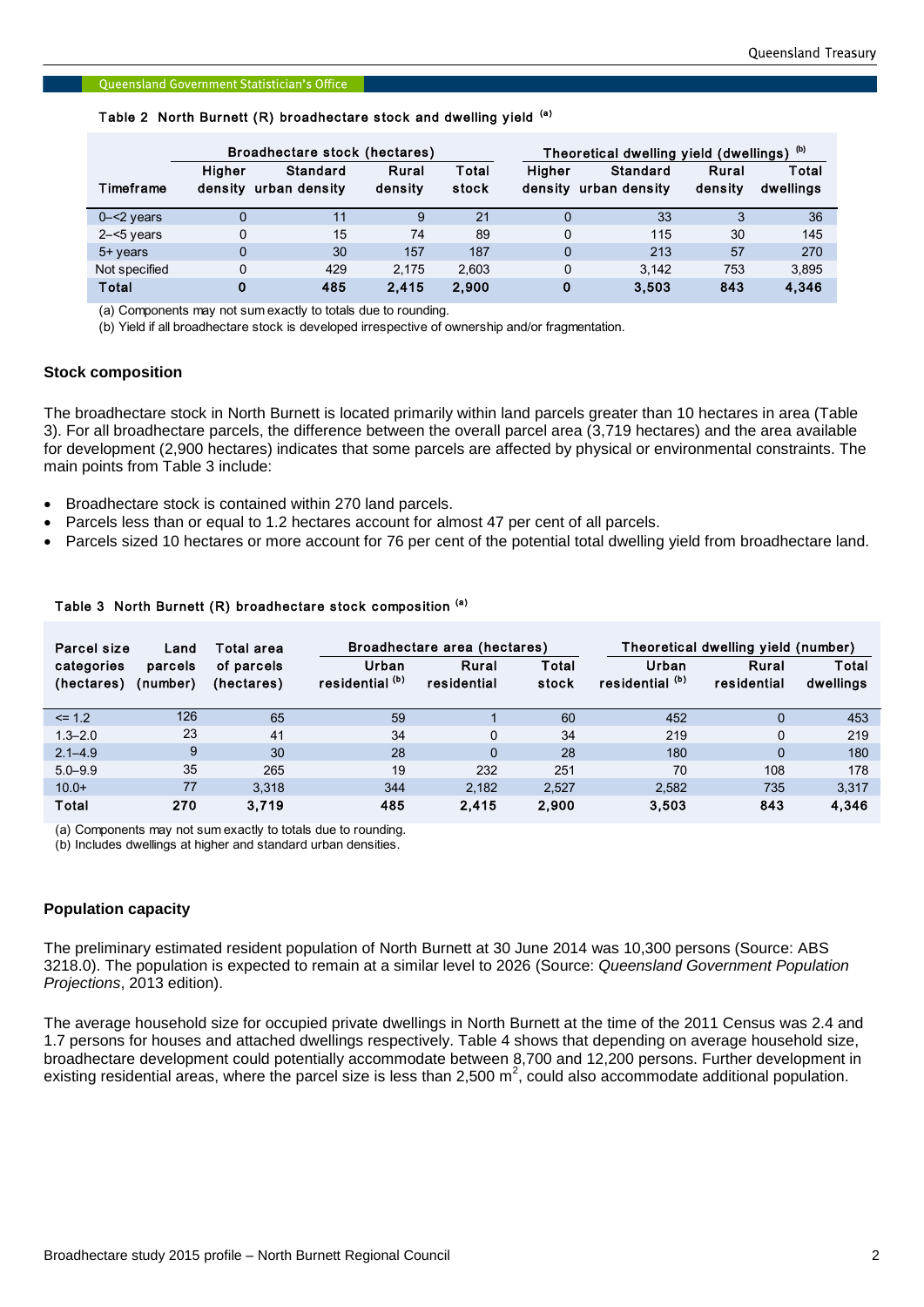| Number of   | Household size (average persons per household) |          |        |          |                            |  |  |
|-------------|------------------------------------------------|----------|--------|----------|----------------------------|--|--|
| dwellings   | 2.0                                            | 2.2      | 2.4    | 2.6      | 2.8                        |  |  |
|             |                                                |          |        |          |                            |  |  |
| 843         | 1,686                                          | 1,855    | 2,023  | 2,192    | 2,361                      |  |  |
| 3,503       | 7,007                                          | 7,707    | 8,408  | 9.109    | 9,809                      |  |  |
|             | Household size (average persons per household) |          |        |          |                            |  |  |
|             | 1.3                                            | 1.5      | 1.7    | 1.9      | 2.1                        |  |  |
|             | Potential population yield                     |          |        |          |                            |  |  |
| $\mathbf 0$ | $\mathbf{0}$                                   | $\Omega$ | 0      | $\Omega$ | 0                          |  |  |
|             |                                                |          |        |          |                            |  |  |
| 4,346       | 8,693                                          | 9,562    | 10,431 | 11,301   | 12,170                     |  |  |
|             |                                                |          |        |          | Potential population yield |  |  |

# Queensland Government Statistician's Office<br>Table 4 North Burnett (R) population yields based on a range of household sizes (persons) <sup>(a)</sup>

(a) Count of all persons enumerated in the dwelling on census night, including visitors from within Australia.

Excludes usual residents who were temporarily absent on census night.

#### **Total potential dwelling yield**

Land ownership and fragmentation are potential constraints to residential development. However due to the large supply of broadhectare, no further adjustment based on these factors have been applied. Furthermore, existing vacant residential land stock below 2,500  $m^2$  has been added to the broadhectare supply. Broadhectare residential land supply based on these components indicates a total potential dwelling yield of approximately 4,600 dwellings (See Table 5).

It is important to note that this dwelling yield does not include dwellings that would have been achieved through infill and redevelopment of smaller parcels below the broadhectare model threshold of 2500  $m^2$ .

#### **Dwelling demand**

Evidently, not all future dwelling demand will be met through development of broadhectare land. Nevertheless, an indicator of the adequacy of supply of residential land (broadhectare and vacant lots) can be calculated by comparing the total supply as indicated above with future demand.

To make an assessment of future demand and determine whether there is adequate supply of residential land, three scenarios of dwelling projections have been used based on the Queensland Government's population projection series low, medium and high. Figure 1 and Table 5 show, based on these scenarios, the amount of land supply in terms of years remaining.

#### Figure 1 North Burnett (R) projected demand for land stock based on dwelling projections

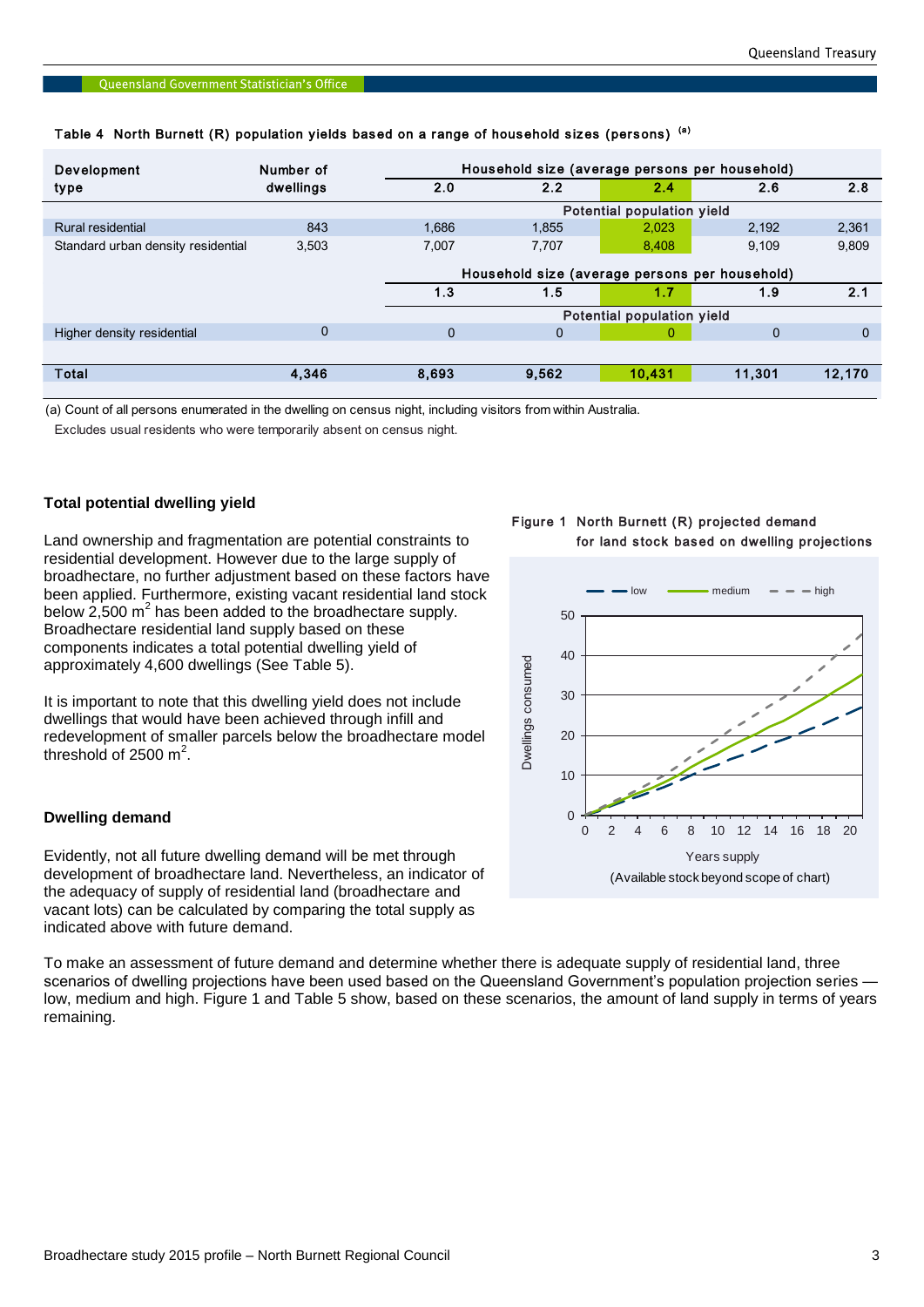Table 5 also shows that developed land parcels that are vacant account for approximately 6 per cent of the total potential dwelling yield.

|                                                          | Demand for residential lots         | Supply - Stock of residential lots    |                                            |                                                    |                                |
|----------------------------------------------------------|-------------------------------------|---------------------------------------|--------------------------------------------|----------------------------------------------------|--------------------------------|
| <b>Dwelling</b><br>production<br>scenario <sup>(a)</sup> | Dwellings required<br>to 2036 $(b)$ | <b>Broadhectare</b><br>dwelling yield | <b>Existing vacant</b><br>land parcels (c) | <b>Total potential</b><br>dwellings <sup>(d)</sup> | Years<br>supply <sup>(e)</sup> |
| Low trend                                                | 27                                  | 4.346                                 | 300                                        | 4.646                                              | n.a                            |
| Medium trend                                             | 35                                  | 4.346                                 | 300                                        | 4.646                                              | n.a                            |
| High trend                                               | 45                                  | 4.346                                 | 300                                        | 4.646                                              | n.a                            |
|                                                          |                                     |                                       |                                            |                                                    |                                |

(a) Based on dwelling projection levels produced in 2013. (d) Supply of residential lots.

household and dwelling projections, 2013 edition broadhectare land.

(c) Estimate of vacant residential parcels at August 2014. n.a supply beyond projection range.

(b) Dwellings required to 2036 based on Queensland Government (e) Illustrative only, if no development occurs outside of

#### **Conclusion — North Burnett Regional Council**

The study has estimated that the total area of broadhectare available for residential development is 2,900 hectares. If this land were fully developed it has the potential to yield approximately 4,600 dwellings and accommodate 10,400 persons, using current average household sizes.

Based on current medium series household projections and the expected broadhectare dwelling yield, the available residential land stock is beyond the current projection range.